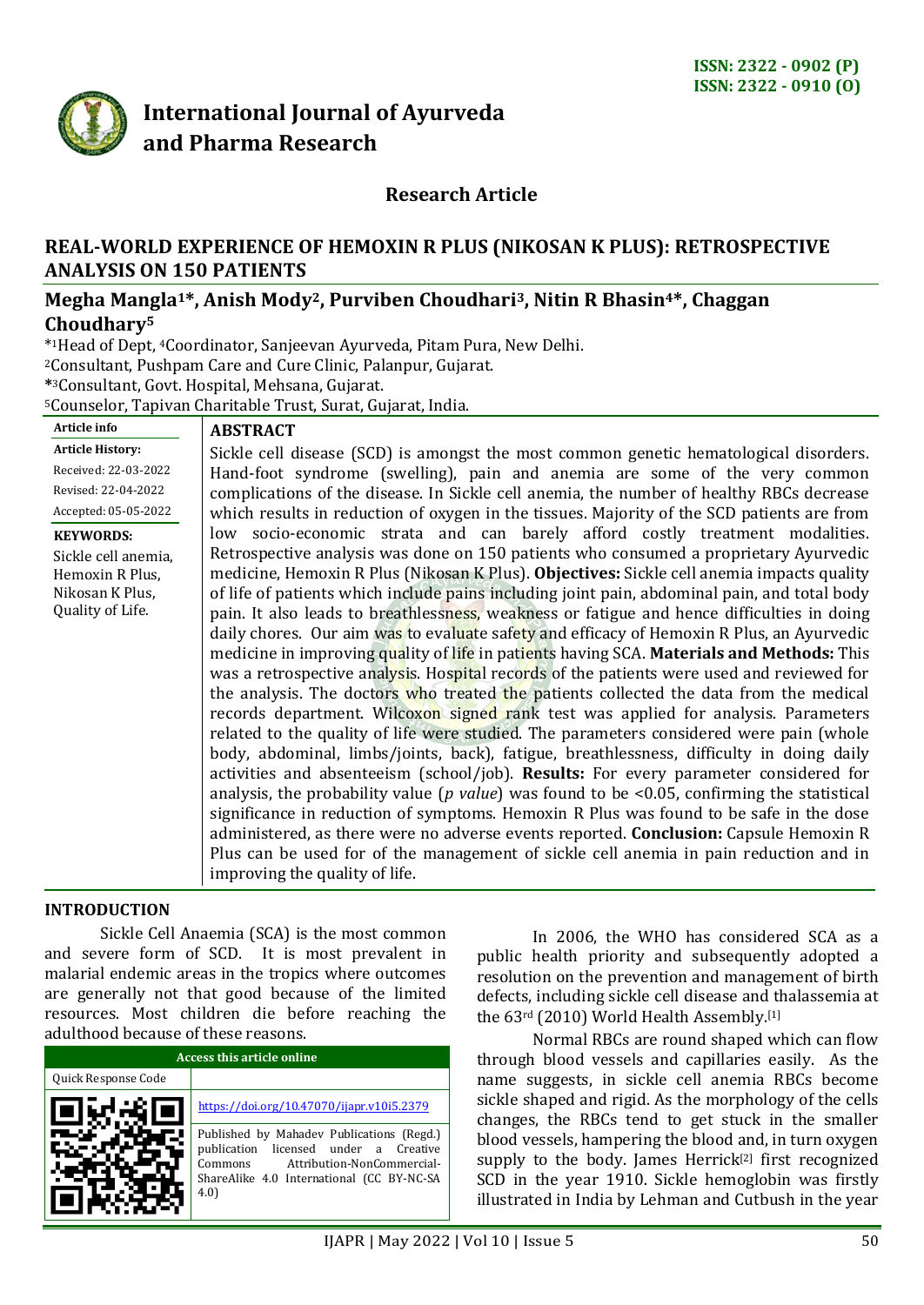1952 in south India<a>[3]</a>. In India, prevalence of sickle gene is found to be 0-18% in northeastern part, 0- 33.5% in western part, 22.5-44.4% in central part. The prevalence of SCD diverges substantially amongst various tribal groups, and it ranges from 0 to as high as 35%. In states like Maharashtra, MP, Gujarat, Orissa, Chattisgarh, Jharkhand, it is a major public health concern. It is prevalent more amongst the tribal groups and in the people from scheduled caste<sup>[4]</sup>.

HBB gene mutates to create Sickle hemoglobin<sup>[5]</sup>. Inheritance is recessive here in this case. Individuals with single globin chain defect are called as carriers or traits or heterozygotes. Carriers are generally symptomless. Sickle cell anemia is caused if the gene for sickle hemoglobin is inherited from both the parents.

There is no proper mentioning of Sickle Cell Anemia as such in Ayurveda but the disease resembles with (one of the subtypes of) *Panduroga[6]*. In *Panduroga* there is depletion of blood, due to which, complexion becomes pale; and there are symptoms such as irritability, fatigue etc. The cause of *Panduroga* is the depletion of *Rasa* and *Rakta Dhatu* with other *Dhatus* and vitiation of *Tridosha[7] .*

The term *Beejadosha* is parallel to the 'genetic defects or abnormalities'. Symptoms associated with Sickle Cell Anemia are, difficulty in breathing, fatigue, pain etc. Essence of the *Dhatus* (the tissue proper) is called *Ojas.* One canzinfer that in SCA, there is a depletion of *Ojas,* resulting in various debilitating symptoms and early death.

The difficulties associated with this disease are known to have serious negative impacts on the overall Quality of Life (QoL) of affected individuals. Therapies for sickle cell anemia are aimed to avoid/reduce pain and preventing complications. Treatments available include medications, blood transfusions and at times, bone-marrow transplant. Other strategies include hypnosis, some exercises, meditation etc. Acupuncture and yoga can also be used as pain therapies. As the disease cannot be cured *per se*, with the oral medicines, this needs treatment which can maintain the quality of life of patients<sup>[8]</sup>.

Ayurved medicine found to be effective in managing symptoms of Sickle Cell Anemia, in this retrospective analysis drug was Hemoxin R Plus. The assessments were based on pain of various types and few parameters of Quality of Life.

#### **MATERIALS AND METHODS**

#### **Study Population**

Data of 150 Sickle Cell anemia patients with complaints like abdominal pain, joint pain, back pain, total body pain, fatigue, breathlessness, difficulties in doing daily chores, attending school/job collected retrospectively by the investigators and their assistants from Tapivan Gramin Vikas Charitable Trust, Surat. All the patients in the study were of Sickle Cell Disease, diagnosed for more than a year and were on medication like Folic acid and/or a few on Hydroxyurea. Patients were having at least one or more symptoms/complaints described above.

Demographic information, family history and personal history were noted. Patients were of age from 4 years to 48 years.



From 150 patients 84 were female and 66 were male.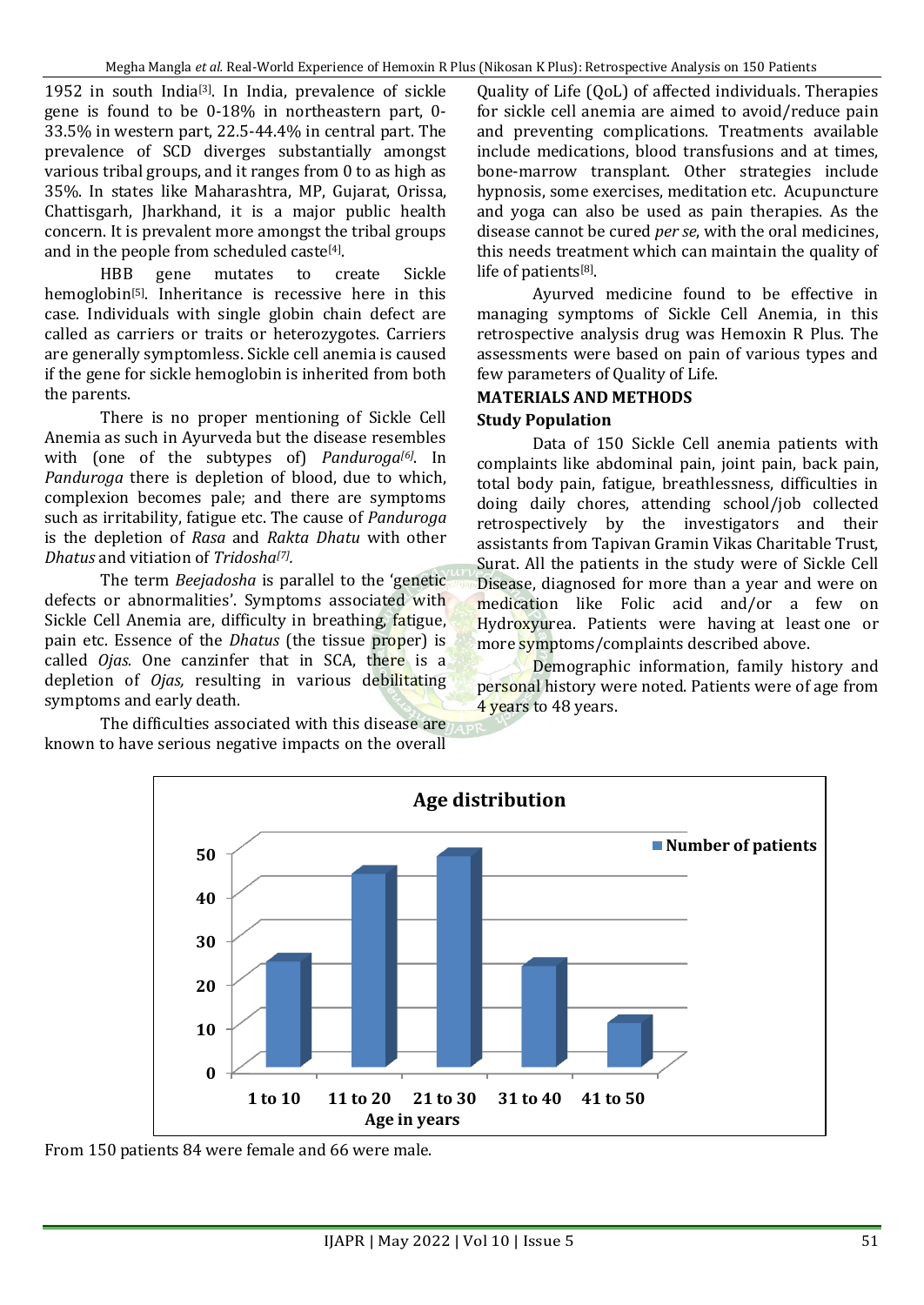

**(a) Medication Used:** Capsule Hemoxin R Plus (A proprietary Ayurvedic medicine) Each capsule contains,

- *Sarjika Kshar* (Sodium Bicarbonate and Sodium Carbonate): 200mg
- *Lavang* (*Syzygium aromaticum*): 28mg
- *Vijaysar* (*Pterocarpus marsupium*): 40mg
- *Maricha* (*Piper nigrum*): 36mg
- *Jawar* (*Sorghum vulgare*): 76mg
- Papaya (*Carica papaya*): 120mg Plus excipients

**Dose: For adults:** 500mg capsule once a day; Children: 1/2 capsule of 500mg once a day.

#### **Investigations**

#### **Following symptoms were observed before and after treatment**

| S. No |      | <b>Symptoms/Complaints</b>                                            |
|-------|------|-----------------------------------------------------------------------|
| 1.    |      | Abdominal pain                                                        |
| 2.    |      | Limb/ Joint pain                                                      |
| 3.    | Pain | Back pain<br>$\eta_{APR}$                                             |
| 4.    |      | Overall body pain                                                     |
| 5.    |      | Fatigue                                                               |
| 6.    |      | <b>Breathlessness</b>                                                 |
| 7.    | QoL  | Difficulty in performing daily chores (activities of daily life: ADL) |
| 8.    |      | Difficulty in attending school/job                                    |

Grading was done on the basis of severity for above parameters (0- No symptom and 10- Worst possible case) Demographic and clinical data was collected from the trust. Grading was done for the above complaints for before and after status of giving Hemoxin R Plus for an average duration of around 2 months. Improvement in pain and Quality of Life of patients were the outcomes of the study.

## **RESULTS AND DISCUSSION**

Clinical condition of patients with Sickle Cell Anemia worsens day by day if proper treatment is not given. In this study, the patients were on a particular Ayurvedic drug called Hemoxin R Plus to minimize the symptoms and to improve Quality of Life.

Pain (general body ache, limb and joints pain, abdominal pain and back pain) and four parameters that represent QoL viz. fatigue, breathlessness, difficulty in carrying out Activities of Daily Living (ADL) and difficulty in attending job / school were assessed. Ordinal scale (0 for best scenario/no symptom and 10 for worst case scenario) was considered for every parameter.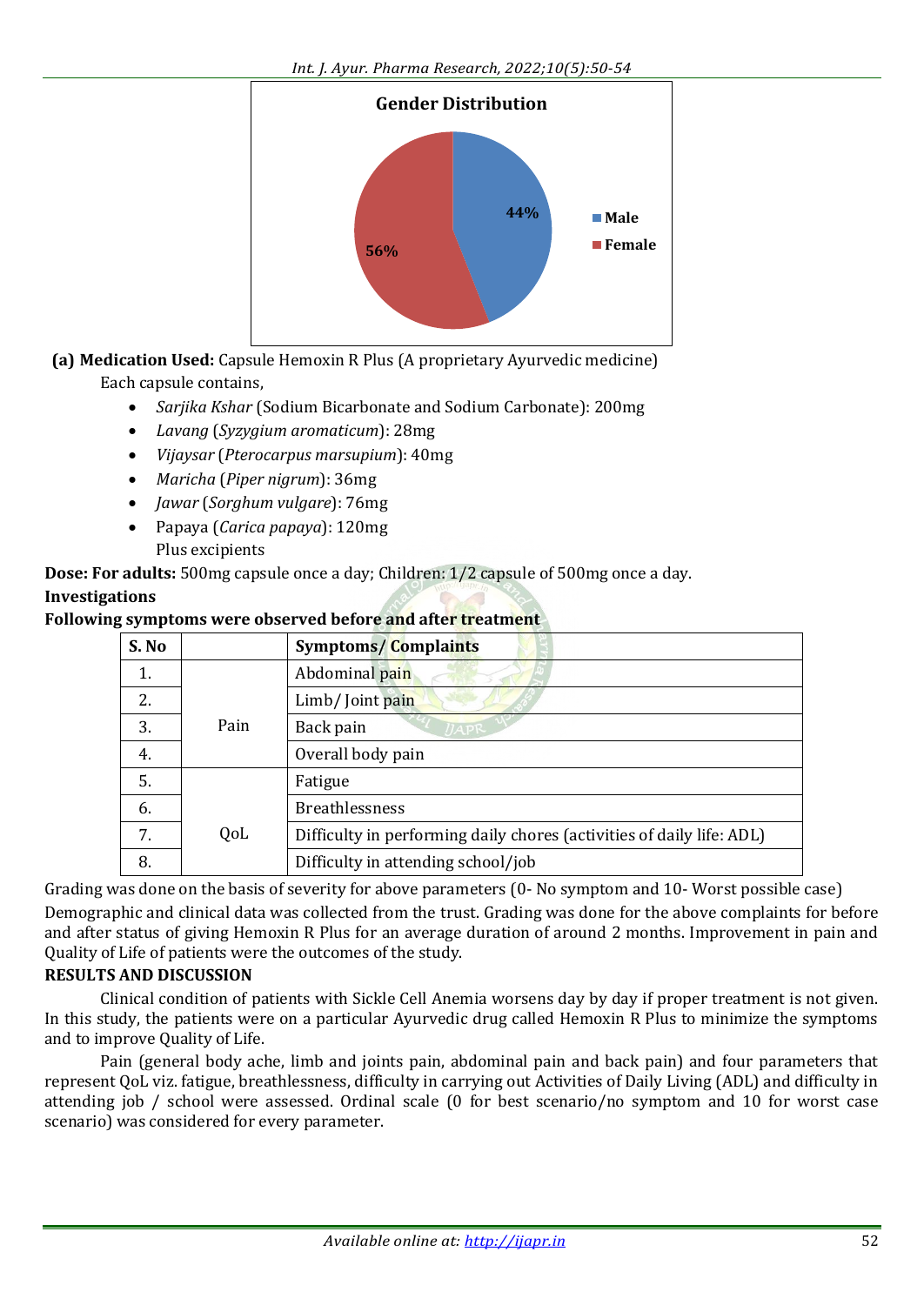|                                 | <b>Body</b><br>pain | Limbs/<br>joints pain | <b>Abdome</b><br>n pain | <b>Back</b><br>pain | <b>Weakness</b>  | <b>Breathl</b><br>essness | ADL              | <b>Attend</b><br>Job/school |
|---------------------------------|---------------------|-----------------------|-------------------------|---------------------|------------------|---------------------------|------------------|-----------------------------|
| <b>Negative</b><br><b>Ranks</b> | 34                  | 140                   | 67                      | 127                 | 127              | 53                        | 141              | 104                         |
| <b>Positive</b><br><b>Ranks</b> | $\mathbf 1$         | $\boldsymbol{0}$      | 2                       | $\mathbf{0}$        | $\boldsymbol{0}$ | 1                         | $\boldsymbol{0}$ | $\boldsymbol{0}$            |
| <b>Ties</b>                     | 115                 | 10                    | 81                      | 23                  | 23               | 96                        | 9                | 46                          |
| <b>Total</b>                    | 150                 | 150                   | 150                     | 150                 | 150              | 150                       | 150              | 150                         |
| <b>Test statistic</b>           | $-5.206$            | $-10.342$             | $-6.782$                | $-9.855$            | $-9.698$         | $-6.389$                  | $-10.422$        | $-8.95$                     |
| P value                         | < 0.001             | < 0.001               | < 0.001                 | < 0.001             | < 0.001          | < 0.001                   | < 0.001          | < 0.001                     |

#### **Wilcoxon signed rank test was used to analyze the before-after data**

**Interpretation**: Negative rank indicates a decrease after the treatment for each parameter. Positive rank indicates increase after the treatment, while a tie indicates it to remain same.

For every parameter analyzed, p value was found to be  $\leq 0.05$ , defining there was significant difference after treatment. In some of the patients, complaints like body pain, abdominal pain, back pain, fatigue and breathlessness were absent before treatment. In remaining almost all the patients the grades got reduced and treatment was found to be effective. For limb/joint pain, ADL and attending school/job, almost all patients showed reduction in grading which indicates treatment is effective across all patients.

Complaints in the SCA mainly affect Quality of Life (QoL) hence it was important to assess effect of the Hemoxin R Plus in improving quality of life of patients. Assessment for Quality of Life (QoL) was done before and also after treatment. Scores were compared for assessing improvement/change. SCD patients in general have a bad health related quality of life as compared to the general population<sup>[9]</sup>. Quality of life of SCD patients is as severely compromised, hence reducing mortality is of paramount importance among SCD patients, future interventions should consider improving health related quality of life as a clinical endpoint[10]

Pain is the most common complication associated with the patients having SCD. It could be daily chronic pain as well as intermittent. When the sickle cells get stuck in smaller blood vessels and capillaries, they clog the blood flow to the chest, abdomen and joints. This phenomenon causes pain that may start suddenly; it can range from mild to severe, and can last for a varied length of time $[11]$ . There are unpredictable acute vaso-occlusive painful episodes called pain crises. These pain episodes often require emergency acute medical care. Due to unpredictability and subjective and varied nature of pain, managing pain crises is a challenge for both, patients and their healthcare providers. Based on experience and on various studies it was crucial to

include this as a clinical endpoint $[12]$ . In a particular study it was found that pain episodes include pain in legs, back and abdomen. Patients with sickle cell anemia, has a negative impact on the emotional, physical and occupational aspects of life. A study found that a higher percentage of Sickle Cell Anemia patients were unemployed compared to the other population[13] . Attending jobs get difficult with Sickle Cell Anemia due to health complaints. In another study it was noted that sickle cell pain resulted in over seven times increased risk of absenteeism from school<sup>[14]</sup>. Hence in the present study we considered school/jobs absenteeism as one of the factors under QoL assessment.

As discussed above the important factor in physiology of Sickle Cell Anemia is reduced amount of oxygen throughout body which affects the respiration rate and causes fatigue. Hence breathlessness and weakness were considered while evaluating the patients. A study in Curitiba showed that Sickle Cell Disease interferes with daily lives of patients, 62.5% physically with a potential limiting factor. [15]

All the parameters considered to assess efficacy thus were carefully chosen to understand the overall effect of Hemoxin R Plus in managing SCA. All the parameters were closely monitored during the medicine was being administered, as each of them was critical to assess clinical significance of Hemoxin R Plus. No patient exhibited any symptom of adverse drug reaction, and it seemed to be extremely safe. The individual contents of the drug have good safety profile, and most of the contents are used as 'food' too.

Through these clinical benefits achieved, especially in fatigue and breathlessness, one could hypothesize that there is an increase in the hemoglobin level. However, current study lacks this direct evidence, as the very analysis is retrospective, and systematic laboratory investigations were not done.

#### **CONCLUSION**

This was the retrospective analysis of the patients of sickle cell anemia treated with Hemoxin R Plus. The study concludes that after giving Hemoxin R